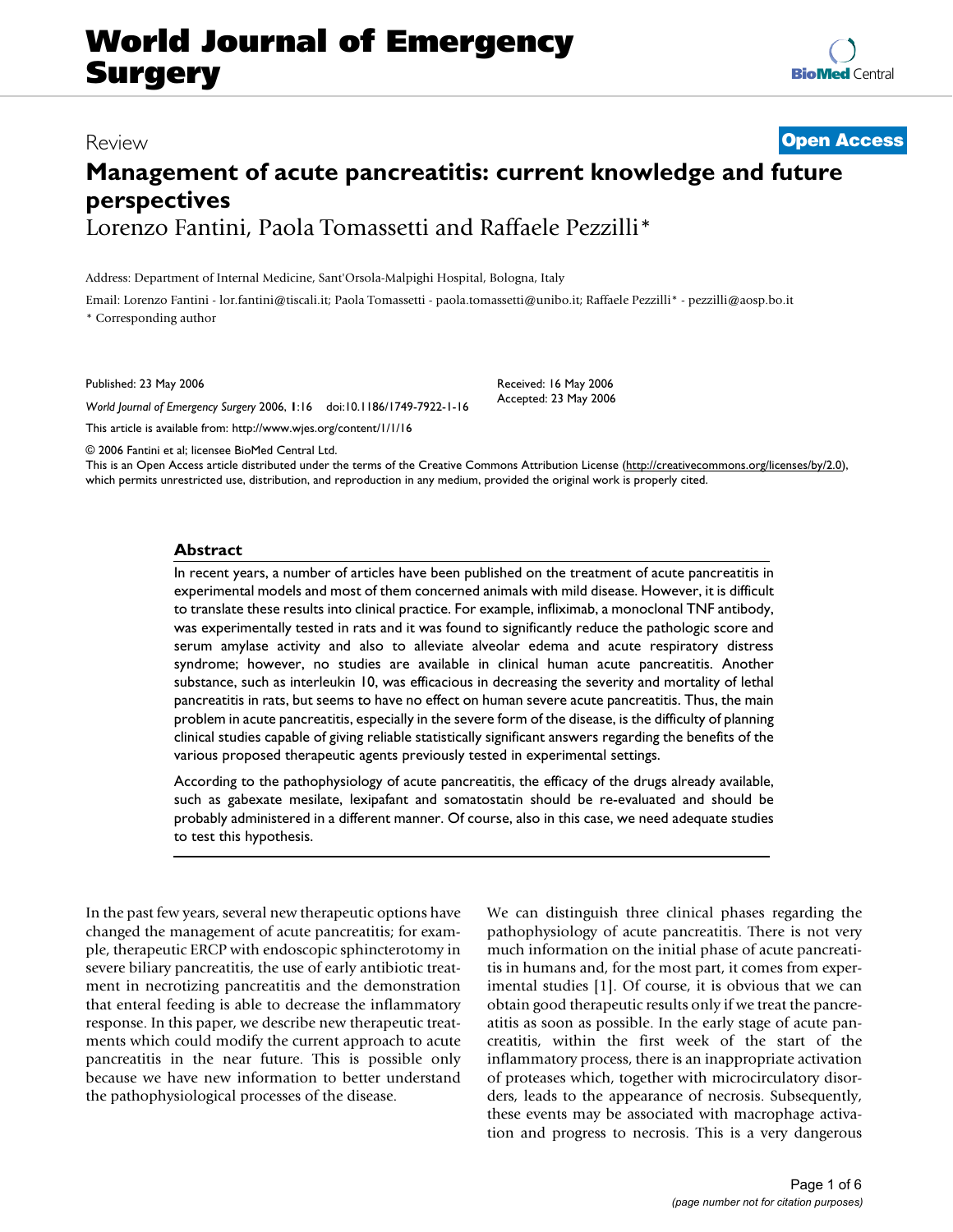stage because gut and biliary bacteria can infect the necrosis during the third-fourth week of acute pancreatitis. Mortality is approximately 32% in the early stage (mainly from organ failure) and 12% in the middle stage (5% from infection). If the necrosis becomes infected, mortality is 19% in the third week and 37% in the fourth.

There is experimental and clinical evidence that the time limit for efficacious medical treatment is no more than 60 hours from the onset of the symptoms of acute pancreatitis [2]. Another important aspect in the correct approach for managing acute pancreatitis is the correct clinical classification. We should thank Bradley for his efforts in changing the classification of the disease from a pathological one to a clinical one [3]. Bradley's paper summarizes the evolution from the Marseille [4] to the Atlanta [3] classification system: the Marseille classification recognizes two morphological stages of pancreatitis: edematous acute pancreatitis and the necrotizing form and, for this reason, it is a "pathological classification". The Atlanta classification distinguishes two forms from a clinical point of view, including mild acute pancreatitis, without any complications, and severe pancreatitis characterized by systemic and local complications such as necrosis, pseudocysts and distant organ failures.

As in other diseases, the pathophysiological aspects of acute pancreatitis should guide our therapeutic approach. On the other hand, we should also consider that the treatment needs to be tailored to each individual patient and we should also take into account the available resources of each Institution.

Since 1994, many papers have been published suggesting good medical therapy for patients with acute pancreatitis [3[,5-](#page-4-0)12], but unfortunately there is no congruence in the various guidelines regarding stratification of severity, diagnosis, treatment and presence of Pancreas Units [13]. In the same way, there are no homogeneous evidence levels in the various guidelines [13]. These differences are quite surprising because most of the participants are the same experts who decide on the various guidelines. In addition, as suggested by Bradley [13], there is the need to unify the various guidelines. In brief, there is the need to address the efforts of the guideline writers in order to unify the various guidelines. One example of the rapid evolution of the knowledge of acute pancreatitis is the following: the UK guidelines were released in 1998 [[5](#page-4-0)], revised in 2005 [6] and, after just a few weeks, some researchers asked to change the new 2005 UK guidelines [14]. Another problem with the guidelines is that many clinical practitioners in the same country follow different guidelines [15] and others do not fully apply them in clinical practice [16]; moreover, in most of the guidelines, the basic management of acute pancreatitis is not reported: some examples are control of pain and control of nausea, vomiting and ileus. First of all, there are no extensive studies on the pharmacological control of pain in acute pancreatitis [17-20]; this is quite surprising due to the importance of this symptom. Second, there are many therapeutic procedures performed on patients who are not included in the practical guidelines: for example, continued gastric suction is often used in treating patients with acute pancreatitis, even if most of the published studies limit this approach only to patients with severe disease [21-23]. Finally, gastric acid secretion inhibition is largely used in patients with acute pancreatitis, even if there are very few studies on this issue and the results are not conclusive [24,25]. The reason for these discrepancies is that there is poor homogeneity in the treatment of acute pancreatitis.

Regarding the experimental perspectives in the treatment of acute pancreatitis, we would point out that, in the last five years, more than 2000 papers on the treatment of acute pancreatitis in experimental models have been published. About a half of these were carried out on edematous pancreatitis and only a few of the substances tested have been applied in clinical practice. One of these substances is infliximab, a monoclonal TNF-antibody. It was tested in 100 rats randomly assigned to 10 groups [26]. In acute edematous pancreatitis and in severe necrotizing pancreatitis, the drug significantly decreased serum amylase activity and the histopathological score; moreover, in the severe forms with necrosis, infliximab ameliorated both parenchymal and fatty tissue necrosis of the pancreas and it also alleviated alveolar edema and ARDS-like pulmonary complications, even if this difference was not significant. Another avenue investigated was that of antioxidant treatment to avoid necrosis as a result of the fall in cytokine levels. Thus, a particular molecule has been studied for its antioxidative properties: resveratrol [27]. It was evaluated in acute pancreatitis induced by tertbutyl hydroperxide injection. Changes in the pancreata were much less pronounced in the rats which received resveratrol for 8 days prior to injection. In this way, it seems that pancreatic cells may be prevented from undergoing structural changes during the experimentally-induced acute inflammation; we would point out that antioxidant treatment for acute pancreatitis is a never ending story. However, the utility of such experimental models may have some limitations and a full extrapolation of experimental data from laboratory animals to humans must be done with caution; a paper published in 2001 highlighted the limitations of experimental models in acute pancreatitis [28]. In this regard, we report the example of interleukin-10. In experimental studies, this molecule was effective [29] in reducing the severity of acute pancreatitis, but it was not capable of preventing new organ failures in a clinical setting [30]. On the other hand, polyunsaturated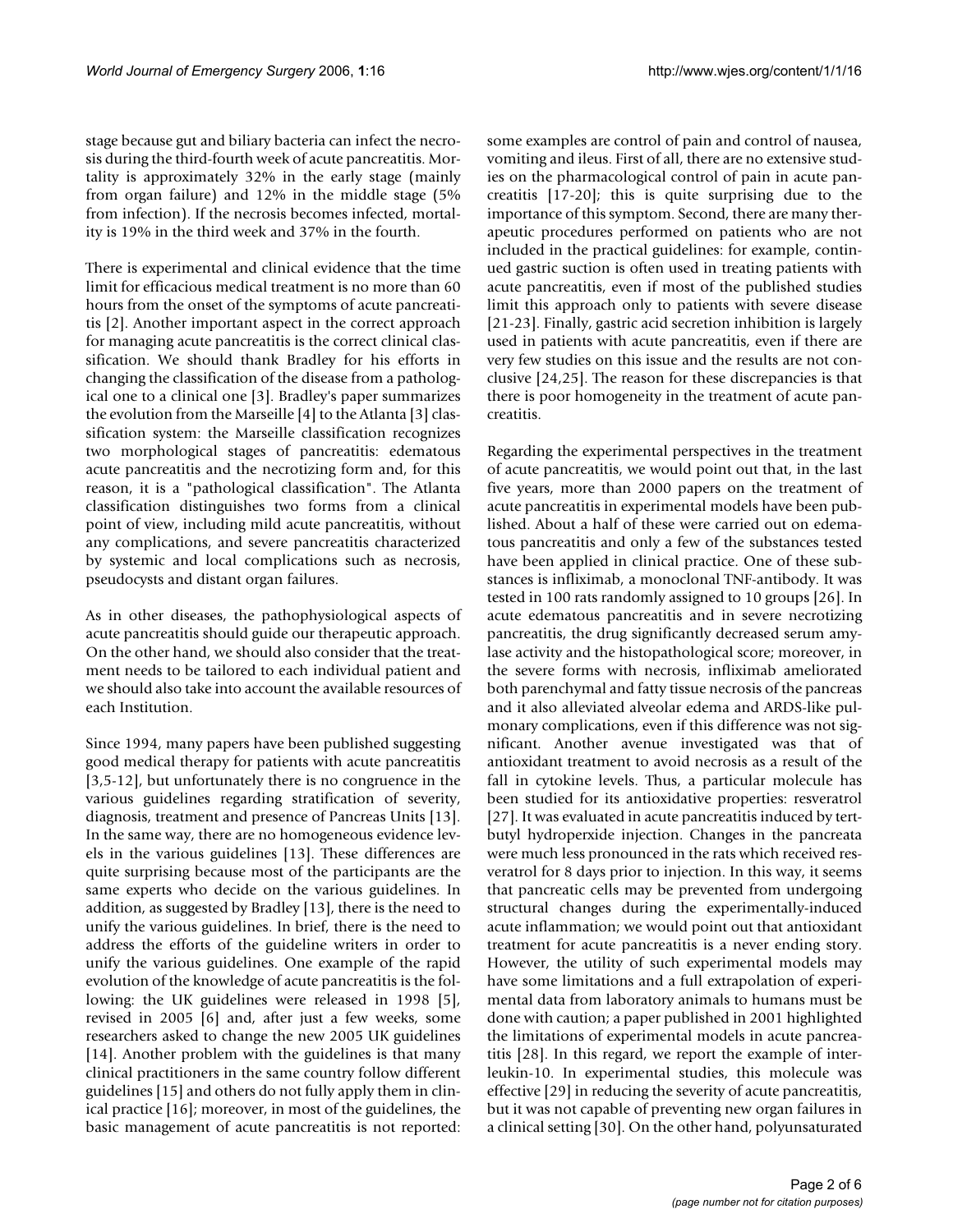fatty acids were able to decrease the severity of experimental acute pancreatitis and these substances were able to reduce the length of hospitalization and the duration of jejunal feeding in humans, even if they were not able to decrease the number of new complications [31,32]. What are the problems in carrying out studies on therapeutic agents in acute pancreatitis? In the last 5 years, only 11 studies have been published on the treatment of severe human acute pancreatitis and most of them regard early antibiotic treatment. This happens because it is difficult to plan clinical studies on acute pancreatitis capable of giving specific answers regarding the benefits of the various therapeutic agents proposed in the human clinically severe form of the disease. Furthermore, there is no translational research in this field. There is the need to better design future clinical trials in acute pancreatitis [33]. In fact, therapeutic trials need to record the time from the onset of symptoms to intervention and there is the need of using widely accepted prognostic indices to categorize the severity of acute pancreatitis. The end-points to use must be relevant and interpretable; mortality is important but more work is necessary in developing patient outcomes. Good alternatives include the measurement of permanent target organ damage, disability, quality of life, pain scores, category of intervention, surgery, hospital stay and return to work, and including patients with a single etiology of acute pancreatitis or at least only those with a predominant etiology of the disease in the specific country. The role of immune-modulation is shown by lexipafant in a study including 290 patients: 151 were in the lexipafant group and 139 in the placebo group. Four patients were subsequently excluded (three due to an incorrect diagnosis and one due to a major violation of the protocol). The analysis of complications regarded 138 patients in the placebo group and 148 in the lexipafant group. The analysis of attributable mortality was carried out in 147 patients of the lexipafant group and in 136 in the placebo group. The analysis of treatment performed within 48 hours from the onset of the symptoms of acute pancreatitis was performed in 104 patients of the lexipafant group and in 95 patients of the placebo group. This study, performed with an adequately sized sample, has shown that the antagonism of PAF activity on its own is not sufficient to ameliorate the systemic inflammatory response syndrome in severe acute pancreatitis: however, if we look at the data reported, we cannot exclude the possibility that lexipafant may have some effect, especially in patients treated within 48 hours from the onset of symptoms which regard a reduction in the appearance of pseudocysts and deaths [34].

The trials with infliximab are an example of the "magic bullet" approach which has typified anti-cytokine trials. The restoration of homeostasis with a single intervention belies the complex and coordinated nature of the inflammatory response. Deleterious effects have been recorded when single proximal mediators of the inflammatory response were blocked: development of anti-DNA antibodies, antinuclear antibodies, anticardiolipin antibodies, antithyroid antibodies, appearance of systemic lupus erythematosus, neurological signs and symptoms associated with demyelinating lesions of the central nervous system, thyroid dysfunction, arthritis, myositis, systemic sclerosis, pemphigus vulgaris, vitiligo and carpal tunnel syndrome. In clinical practice, there is the necessity of not using "magic" drugs alone; we need more drugs capable of involving the different aspects of the disease [35]. Furthermore, we must be aware of several autoimmune phenomena in patients treated with cytokine and anticytokine therapy [36]; we also need to change the way the results of drug trials are communicated to the medical world [35]. Our needs are mainly the following: a correct scientific method (clinical trials should be preceded by experimental and pilot studies in order to confirm the safety and the correct dosage and to estimate the necessary efficacy of future trials); improvement of the communication of the results; the editors must share the responsibility of publishing well-designed and well-conducted clinical studies whether or not the results are negative and commercial influence (the risks associated with dealing with biotechnology companies are well-known). Companies can be under severe pressure to repay the venture capitalists and shareholders. Thus, there is the need for independent monitoring of the data and safety in company-sponsored clinical trials. One example of this assumption may be the highly debated efficacy of protease inhibitors in human acute pancreatitis [37]. Ten articles of randomized controlled trials evaluating the effects of protease inhibitors (aprotinin and gabexate) for acute pancreatitis were retrieved by systematically searching Medline and the Cochrane Library and Ovid databases published between January 1966 and December 2003. The main outcome of interest was the overall mortality rate from acute pancreatitis. When protease inhibitors were given to patients with mild pancreatitis, the results were not significant; on the other hand, when these proteins were given to patients with severe pancreatitis, the mortality rate decreased significantly. Several steps may be blocked at the same time and this might be achieved by using several drug combinations at the same time or by the multiple action of a single drug in order to block the protease cascade as well as the cytokine cascade [2].

Another important aspect for the treatment of acute pancreatitis is the prevention of the infection of the pancreatic necrosis. Enteral feeding plays an important role in this. A study of 34 severe acute pancreatitis patients shows that systemic inflammatory response syndrome, sepsis, organ failure, and ICU stay were globally improved in the enterally-fed patients. The acute phase response and disease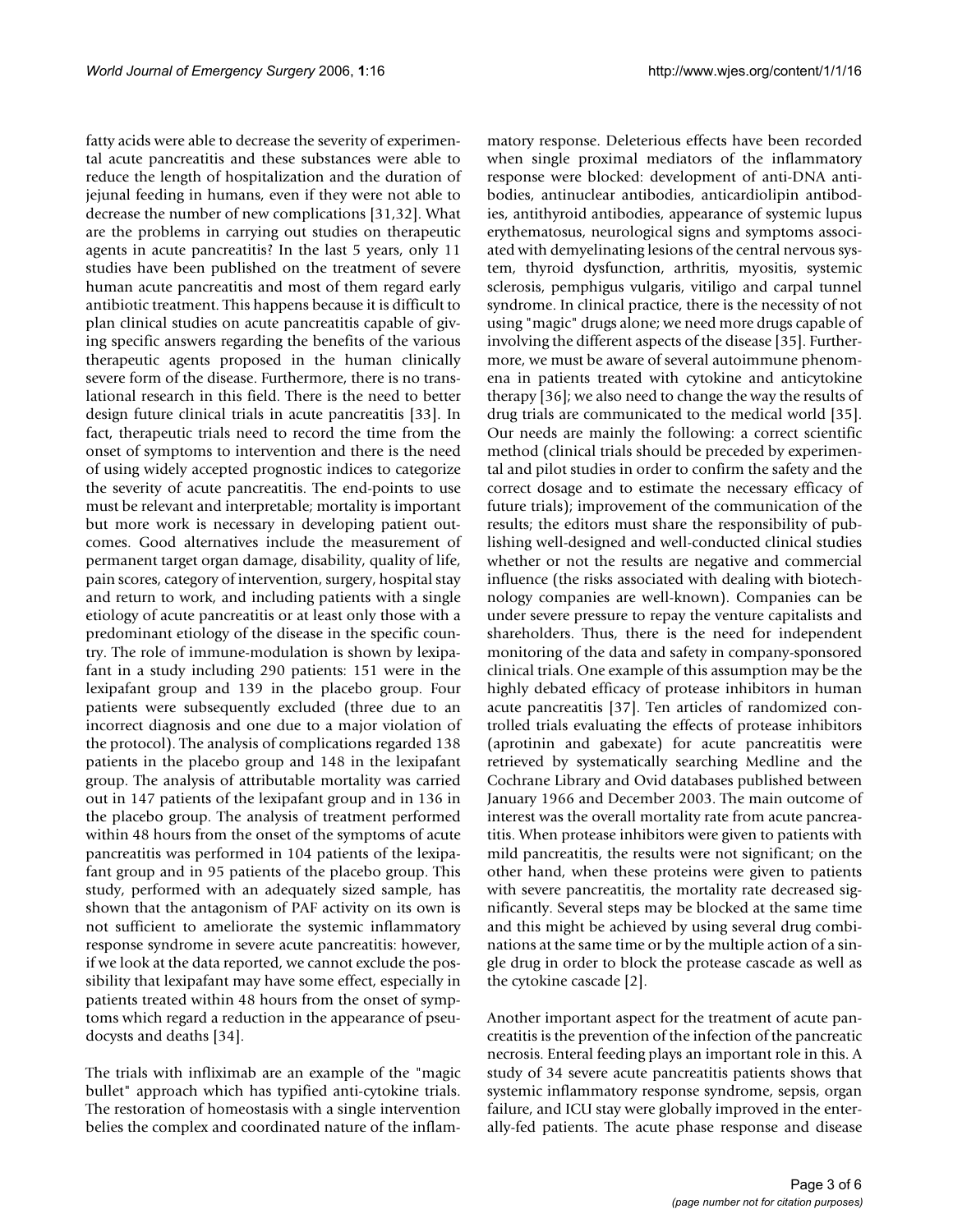severity scores (C-reactive protein, APACHE II) were significantly improved following enteral nutrition without any change in the computed tomography scan scores. Thus, the conclusion was that enteral feeding modulates the inflammatory and sepsis response in acute pancreatitis and is clinically beneficial. This is the first clinical study demonstrating the beneficial effect of enteral nutrition in decreasing the inflammatory and sepsis response in severe pancreatitis [38]. There is no doubt that it is better to administer enteral feeding via a gastric tube than via a jejunal tube [39]. In an another study, a total of 50consecutive patients with objectively graded severe acute pancreatitis were randomized to receive either gastric or jejunal feeding via a fine bore feeding tube. A total of 27 patients were randomized to gastric feeding and 23 to jejunal feeding. Clinical differences between the two groups were not significant. Overall mortality was 24.5% with five deaths in the gastric group (18.5%) and seven in the jejunal group (31.8%). The simpler, cheaper, and more easily used gastric feeding is as good as jejunal feeding in patients with objectively graded severe acute pancreatitis. This appears to be a useful and practical therapeutic approach to enteral feeding in the early management of patients with severe acute pancreatitis. There is also no doubt that probiotics associated with enteral feeding may become an alternative therapy replacing early antibiotic use to prevent infection in severe pancreatitis [40]. In this regard, there is a study planned as a doubleblind placebo-controlled randomised multicenter trial in which patients will be randomly allocated to a multispecies probiotic preparation (Ecologic 641) or a placebo; it will be carried out in 15 Dutch Hospitals. The substance being studied is administered twice daily through a nasojejunal tube for 28 days or until discharge. The inclusion criteria are the following: adult patients with a first onset of predicted severe acute pancreatitis (Imrie criteria 3 or more, CRP 150 mg/L or more, APACHE II score 8 or more) and the exclusion criteria are post-ERCP pancreatitis, malignancy, infection/sepsis caused by a second disease, intra-operative diagnosis of pancreatitis and use of probiotics during the study. The substance being studied administration starts within 72 hours after onset of the abdominal pain. The primary endpoint is the total number of infectious complications; the ancillary endpoints are mortality, necrosectomy, antibiotic resistance, hospital stay and adverse effects of the probiotics. A sample size of 200 patients was calculated to demonstrate that probiotic prophylaxis reduces the proportion of patients with infectious complications from 50% to 30%, with alpha 0.05 and power 80%. We are awaiting the results of this study in order to draw a final conclusion on the effectiveness of probiotic prophylaxis in preventing septic complications in severe acute pancreatitis [41].

Regarding antibiotic therapy, a meta-analysis performed by Sharma et al. has recently been published which shows the need for using early antibiotic therapy in order to prevent sepsis and mortality in severe acute pancreatitis [42]. They have shown that antibiotic prophylaxis decreases sepsis and mortality in patients with acute necrotizing pancreatitis and they suggested that all patients with acute necrotizing pancreatitis should receive prophylaxis with an antibiotic of proven efficacy. The authors concluded that all patients with acute necrotizing pancreatitis should receive early antibiotic treatment [42]. It is clear that not all researchers agree that severe acute pancreatitis should be treated with early antibiotic administration [43]. After the publication of the paper of Isenmann R. et al. [43], a discussion of its validity was begun [44,45]. The main criticisms were that: the pancreatic necrosis was confirmed by CT criteria in only 58 patients, 5 patients had Staphylococcus epidermidis coagulase negative strains and the dectection of this species might be considered more a contamination than a true infection. Once the presence of infected necrosis was determined, it was not clear if surgical intervention was immediate or if this was preceded by the open administration of antibiotics; 28% of the antibiotic-treated patients and 46% of the patients in the placebo group had received an open treatment with antibiotics. These data could suggest not only the need, but the inevitability, in everyday clinical practice, of prescribing early antibiotic treatment in the management of severe necrotizing pancreatitis, either prophylactically or "on demand". Moreover, why did the authors choose an antibiotic such as fluoroquinolones which, in a previous clinical study, did not demonstrate efficacy similar to imipenem? And how many patients were fed enterally? [45]. These questions remain unanswered in their paper.

Another open question in the treatment of acute pancreatitis is refeeding. It is crucial in patients who have recovered from an acute episode of pancreatitis, but there are very few studies on this issue. From a practical point of view, Levy et al. [46] have proposed the following formula in predicting the pain during refeeding:  $0.64$  a +  $1.11$  b + 2.18 c – 9.06, where a = Balthazar's CT score,  $b =$  duration of painful period,  $c =$  serum lipase concentration on the day before refeeding <3 times the upper normal limit and 9.06 = constant. To prevent an acute relapse of acute pancreatitis after oral refeeding, the use of lanreotide has been suggested [47]. In a French study, only 4.3% of the patients treated with Lanreotide had a recurrence of pain from acute pancreatitis, but 65.2% experienced adverse effects from the drug [47]. Since this is an uncontrolled pilot study, the results should be taken with caution and should be further confirmed through a double-blind controlled study. From a practical point of view, we also need to know the exocrine pancreatic function after an acute episode of pancreatitis in order to cure possible maldiges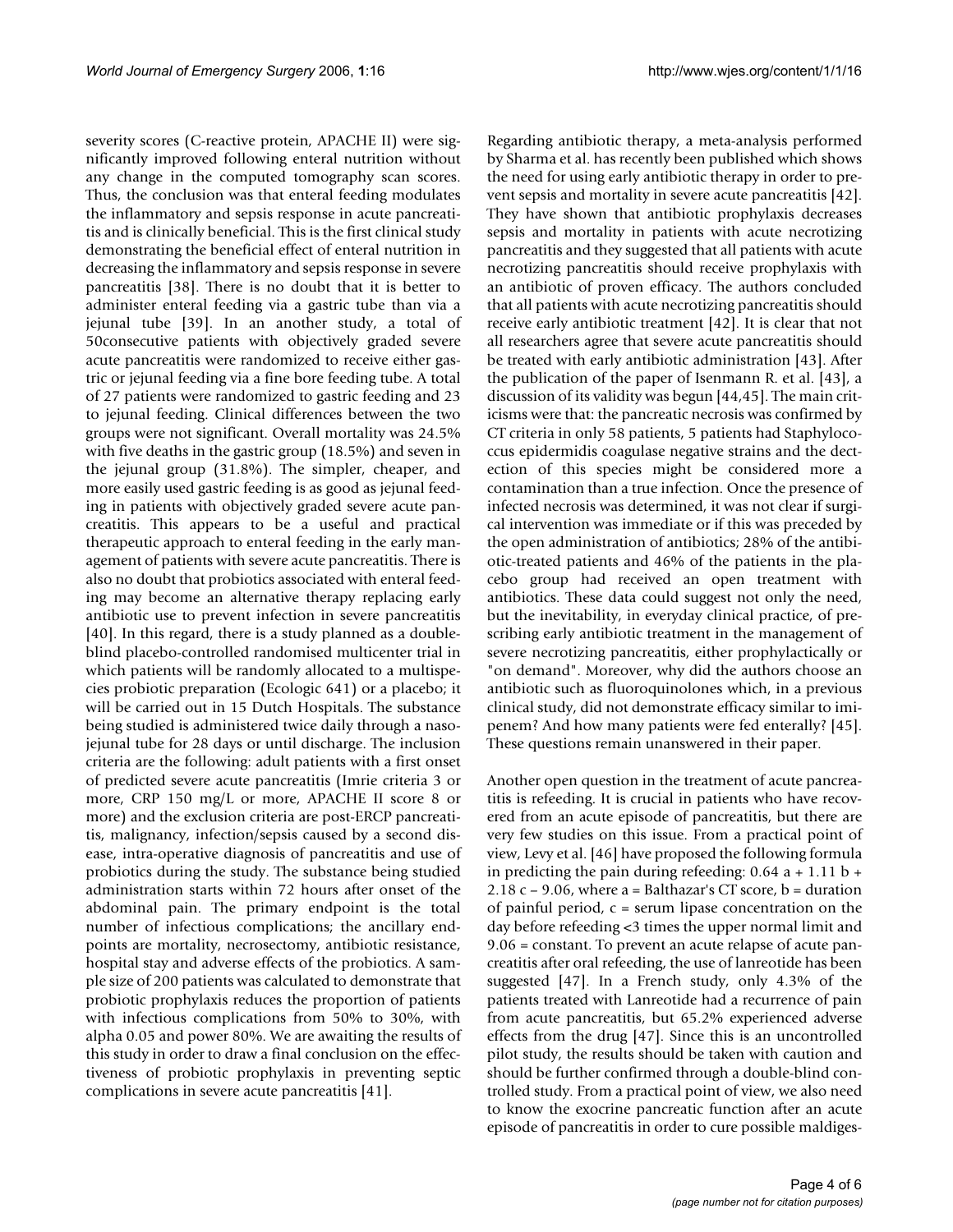tion. There are very few studies exploring this aspect [48- 51]. In the our study [51], patients with acute pancreatitis were studied using the secretin-cerulein test after acute alcoholic or biliary pancreatitis; pancreatic insufficiency was significantly more frequent and more severe in alcoholic pancreatitis than after acute biliary pancreatitis. These findings, together with the fact that the insufficiency was also more persistent, suggest that acute alcoholic pancreatitis may occur in a pancreas which already has chronic lesions. Thus, in patients with alcoholic pancreatitis, there is the need for enzyme supplementation during refeeding and this aspect represents an important issue in nutritional support; however, there are no specific studies showing the efficacy of enzyme oral supplementation.

In conclusion, the cornerstones for the correct treatment of acute pancreatitis are those reported in the published guidelines, but we need hard work to further develop our knowledge in this fascinating field.

#### **References**

- 1. Pezzilli R, Ceciliato R, Corinaldesi R: **The pathogenesis of acute pancreatitis: from basic research to the bedside.** *Osp It Chir* 2004, **10:**314-323.
- 2. Norman J: **[The role of cytokines in the pathogenesis of acute](http://www.ncbi.nlm.nih.gov/entrez/query.fcgi?cmd=Retrieve&db=PubMed&dopt=Abstract&list_uids=9445247) [pancreatitis.](http://www.ncbi.nlm.nih.gov/entrez/query.fcgi?cmd=Retrieve&db=PubMed&dopt=Abstract&list_uids=9445247)** *Am J Surg* 1998, **175:**76-83.
- 3. Bradley EL 3rd: **[A clinically based classification system for](http://www.ncbi.nlm.nih.gov/entrez/query.fcgi?cmd=Retrieve&db=PubMed&dopt=Abstract&list_uids=8489394) acute pancreatitis. Summary of the International Sympo[sium on Acute Pancreatitis, Atlanta, Ga., September 11](http://www.ncbi.nlm.nih.gov/entrez/query.fcgi?cmd=Retrieve&db=PubMed&dopt=Abstract&list_uids=8489394) [through 13, 1992.](http://www.ncbi.nlm.nih.gov/entrez/query.fcgi?cmd=Retrieve&db=PubMed&dopt=Abstract&list_uids=8489394)** *Arch Surg* 1993, **128(5):**586-90.
- 4. Sarles H, Adler G, Dani R, Frey C, Gullo L, Harada H, Martin E, Norohna M, Scuro LA: **[Classifications of pancreatitis and defini](http://www.ncbi.nlm.nih.gov/entrez/query.fcgi?cmd=Retrieve&db=PubMed&dopt=Abstract&list_uids=2612747)[tion of pancreatic diseases.](http://www.ncbi.nlm.nih.gov/entrez/query.fcgi?cmd=Retrieve&db=PubMed&dopt=Abstract&list_uids=2612747)** *Digestion* 1989, **43:**234-236.
- <span id="page-4-0"></span>5. **[United Kingdom guidelines for the management of acute](http://www.ncbi.nlm.nih.gov/entrez/query.fcgi?cmd=Retrieve&db=PubMed&dopt=Abstract&list_uids=9764029) [pancreatitis.](http://www.ncbi.nlm.nih.gov/entrez/query.fcgi?cmd=Retrieve&db=PubMed&dopt=Abstract&list_uids=9764029)** *Gut* 1998, **42(Suppl 2):**S1-13.
- 6. **Working Party of the British Society of Gastroenterology; Association of Surgeons of Great Britain and Ireland; Pancreatic Society of Great Britain and Ireland; Association of Upper GI Surgeons of Great Britain and Ireland. UK guidelines for the management of acute pancreatitis.** *Gut* 2005, **54(Suppl 3):**iii 1-9.
- 7. **[The Society for Surgery of the Alimentary Tract Patient](http://www.ncbi.nlm.nih.gov/entrez/query.fcgi?cmd=Retrieve&db=PubMed&dopt=Abstract&list_uids=9935328) [Care Committee. Treatment of acute pancreatitis.](http://www.ncbi.nlm.nih.gov/entrez/query.fcgi?cmd=Retrieve&db=PubMed&dopt=Abstract&list_uids=9935328)** *J Gastrointest Surg* 1998, **2:**487-488.
- Dervenis C, Johnson CD, Bassi C, Bradley EL III, Imrie CW, McMahon MJ, Modlin I: **[Diagnosis, objective assessment of severity, and](http://www.ncbi.nlm.nih.gov/entrez/query.fcgi?cmd=Retrieve&db=PubMed&dopt=Abstract&list_uids=10453421) [management of acute pancreatitis: Santorini consensus con](http://www.ncbi.nlm.nih.gov/entrez/query.fcgi?cmd=Retrieve&db=PubMed&dopt=Abstract&list_uids=10453421)[ference.](http://www.ncbi.nlm.nih.gov/entrez/query.fcgi?cmd=Retrieve&db=PubMed&dopt=Abstract&list_uids=10453421)** *Int J Pancreatol* 1999, **25:**195-210.
- 9. Uomo G, Pezzilli R, Cavallini G, ProInf-A.I.S.P: **[Study Group. The](http://www.ncbi.nlm.nih.gov/entrez/query.fcgi?cmd=Retrieve&db=PubMed&dopt=Abstract&list_uids=10604108) [management of acute pancreatitis in clinical practice.](http://www.ncbi.nlm.nih.gov/entrez/query.fcgi?cmd=Retrieve&db=PubMed&dopt=Abstract&list_uids=10604108)** *Ital J Gastroenterol Hepatol* 1999, **31:**635-642.
- 10. Toouli J, Brooke-Smith M, Bassi C, Carr-Locke D, Telford J, Freeny P, Imrie C, Tandon R: **[Working Party of the Program Commitee](http://www.ncbi.nlm.nih.gov/entrez/query.fcgi?cmd=Retrieve&db=PubMed&dopt=Abstract&list_uids=12000591) [of the Bangkok World Congress of Gastroenterology 2002.](http://www.ncbi.nlm.nih.gov/entrez/query.fcgi?cmd=Retrieve&db=PubMed&dopt=Abstract&list_uids=12000591) [Guidelines for the management of acute pancreatitis.](http://www.ncbi.nlm.nih.gov/entrez/query.fcgi?cmd=Retrieve&db=PubMed&dopt=Abstract&list_uids=12000591)** *J Gastroenterol Hepatol* 2002, **17(Suppl):**S15-39.
- 11. Mayumi T, Ura H, Arata S, Kitamura N, Kiriyama I, Shibuya K, Sekimoto M, Nago N, Hirota M, Yoshida M, Ito Y, Hirata K, Takada T: **Working Group for the Practical Guidelines for Acute Pan[creatitis. Japanese Society of Emergency Abdominal Medi](http://www.ncbi.nlm.nih.gov/entrez/query.fcgi?cmd=Retrieve&db=PubMed&dopt=Abstract&list_uids=12483262)cine. Evidence-based clinical practice guidelines for acute [pancreatitis: proposals.](http://www.ncbi.nlm.nih.gov/entrez/query.fcgi?cmd=Retrieve&db=PubMed&dopt=Abstract&list_uids=12483262)** *J Hepatobiliary Pancreat Surg* 2002, **9:**413-422.
- 12. Uhl W, Warshaw A, Imrie C, Bassi C, McKay CJ, Lankisch PG, Carter R, Di Magno E, Banks PA, Whitcomb DC, Dervenis C, Ulrich CD, Satake K, Ghaneh P, Hartwig W, Werner J, McEntee G, Neoptolemos JP, Buchler MW: **[International Association of Pancreatology.](http://www.ncbi.nlm.nih.gov/entrez/query.fcgi?cmd=Retrieve&db=PubMed&dopt=Abstract&list_uids=12435871)**

**[IAP guidelines for the surgical management of acute pancre](http://www.ncbi.nlm.nih.gov/entrez/query.fcgi?cmd=Retrieve&db=PubMed&dopt=Abstract&list_uids=12435871)[atitis.](http://www.ncbi.nlm.nih.gov/entrez/query.fcgi?cmd=Retrieve&db=PubMed&dopt=Abstract&list_uids=12435871)** *Pancreatology* 2002, **2:**565-573.

- 13. Bradley EL 3rd: **[Guiding the reluctant. A primer on guidelines](http://www.ncbi.nlm.nih.gov/entrez/query.fcgi?cmd=Retrieve&db=PubMed&dopt=Abstract&list_uids=12748422) [in general and pancreatitis in particular.](http://www.ncbi.nlm.nih.gov/entrez/query.fcgi?cmd=Retrieve&db=PubMed&dopt=Abstract&list_uids=12748422)** *Pancreatology* 2003, **3:**139-143.
- 14. Gurusamy KS, Farouk M, Tweedie JH: **[UK guidelines for manage](http://www.ncbi.nlm.nih.gov/entrez/query.fcgi?cmd=Retrieve&db=PubMed&dopt=Abstract&list_uids=16099804)[ment of acute pancreatitis: is it time to change?](http://www.ncbi.nlm.nih.gov/entrez/query.fcgi?cmd=Retrieve&db=PubMed&dopt=Abstract&list_uids=16099804)** *Gut* 2005, **54:**1344-1345.
- 15. Lankisch PG, Weber-Dany B, Lerch MM: **[Clinical perspectives in](http://www.ncbi.nlm.nih.gov/entrez/query.fcgi?cmd=Retrieve&db=PubMed&dopt=Abstract&list_uids=16110257) [pancreatology: compliance with acute pancreatitis guide](http://www.ncbi.nlm.nih.gov/entrez/query.fcgi?cmd=Retrieve&db=PubMed&dopt=Abstract&list_uids=16110257)[lines in Germany.](http://www.ncbi.nlm.nih.gov/entrez/query.fcgi?cmd=Retrieve&db=PubMed&dopt=Abstract&list_uids=16110257)** *Pancreatology* 2005, **5:**591-593.
- 16. Sargen K, Kingsnorth AN: **[Management of gallstone pancreati](http://www.ncbi.nlm.nih.gov/entrez/query.fcgi?cmd=Retrieve&db=PubMed&dopt=Abstract&list_uids=11877542)[tis: effects of deviation from clinical guidelines.](http://www.ncbi.nlm.nih.gov/entrez/query.fcgi?cmd=Retrieve&db=PubMed&dopt=Abstract&list_uids=11877542)** *JOP* 2001, **2:**317-322.
- 17. Ebbehoj N, Friis J, Svendsen LB, Bulow S, Madsen P: **[Indomethacin](http://www.ncbi.nlm.nih.gov/entrez/query.fcgi?cmd=Retrieve&db=PubMed&dopt=Abstract&list_uids=2413519) [treatment of acute pancreatitis. A controlled double-blind](http://www.ncbi.nlm.nih.gov/entrez/query.fcgi?cmd=Retrieve&db=PubMed&dopt=Abstract&list_uids=2413519) [trial.](http://www.ncbi.nlm.nih.gov/entrez/query.fcgi?cmd=Retrieve&db=PubMed&dopt=Abstract&list_uids=2413519)** *Scand J Gastroenterol* 1985, **20:**798-800.
- 18. Jakobs R, Adamek MU, von Bubnoff AC, Riemann JF: **[Buprenor](http://www.ncbi.nlm.nih.gov/entrez/query.fcgi?cmd=Retrieve&db=PubMed&dopt=Abstract&list_uids=11199374)phine or procaine for pain relief in acute pancreatitis. A pro-<br>spective randomized study.** Scand | Gastroenterol 2000,  $s$ pective randomized study. **35:**1319-1323.
- 19. Stevens M, Esler R, Asher G: **[Transdermal fentanyl for the man](http://www.ncbi.nlm.nih.gov/entrez/query.fcgi?cmd=Retrieve&db=PubMed&dopt=Abstract&list_uids=11994827)[agement of acute pancreatitis pain.](http://www.ncbi.nlm.nih.gov/entrez/query.fcgi?cmd=Retrieve&db=PubMed&dopt=Abstract&list_uids=11994827)** *Appl Nurs Res* 2002, **15:**102-110.
- 20. Kahl S, Zimmermann S, Pross M, Schulz HU, Schmidt U, Malfertheiner P: **[Procaine hydrochloride fails to relieve pain in patients with](http://www.ncbi.nlm.nih.gov/entrez/query.fcgi?cmd=Retrieve&db=PubMed&dopt=Abstract&list_uids=14755147) [acute pancreatitis.](http://www.ncbi.nlm.nih.gov/entrez/query.fcgi?cmd=Retrieve&db=PubMed&dopt=Abstract&list_uids=14755147)** *Digestion* 2004, **69:**5-9.
- 21. Naeije R, Salingret E, Clumeck N, De Troyer A, Devis G: **[Is nasogas](http://www.ncbi.nlm.nih.gov/entrez/query.fcgi?cmd=Retrieve&db=PubMed&dopt=Abstract&list_uids=698650)[tric suction necessary in acute pancreatitis?](http://www.ncbi.nlm.nih.gov/entrez/query.fcgi?cmd=Retrieve&db=PubMed&dopt=Abstract&list_uids=698650)** *Br Med J* 1978, **2:**659-660.
- 22. Navarro S, Ros E, Aused R, Garcia Puges M, Pique JM, Vilar Bonet J: **[Comparison of fasting, nasogastric suction and cimetidine in](http://www.ncbi.nlm.nih.gov/entrez/query.fcgi?cmd=Retrieve&db=PubMed&dopt=Abstract&list_uids=6391981)** [the treatment of acute pancreatitis.](http://www.ncbi.nlm.nih.gov/entrez/query.fcgi?cmd=Retrieve&db=PubMed&dopt=Abstract&list_uids=6391981) **30:**224-230.
- 23. Sarr MG, Sanfey H, Cameron JL: **[Prospective, randomized trial of](http://www.ncbi.nlm.nih.gov/entrez/query.fcgi?cmd=Retrieve&db=PubMed&dopt=Abstract&list_uids=3526610) [nasogastric suction in patients with acute pancreatitis.](http://www.ncbi.nlm.nih.gov/entrez/query.fcgi?cmd=Retrieve&db=PubMed&dopt=Abstract&list_uids=3526610)** *Surgery* 1986, **100:**500-504.
- 24. Maisto OE, Bremner CG: **[Antacids in the treatment of acute](http://www.ncbi.nlm.nih.gov/entrez/query.fcgi?cmd=Retrieve&db=PubMed&dopt=Abstract&list_uids=6828933) [alcohol-induced pancreatitis.](http://www.ncbi.nlm.nih.gov/entrez/query.fcgi?cmd=Retrieve&db=PubMed&dopt=Abstract&list_uids=6828933)** *S Afr Med J* 1983, **63:**351-2.
- 25. Moreno-Otero R, Rodriguez S, Carbo J, Garcia-Buey L, Pajares JM: **[Double-blind trial of pirenzepine in acute pancreatitis.](http://www.ncbi.nlm.nih.gov/entrez/query.fcgi?cmd=Retrieve&db=PubMed&dopt=Abstract&list_uids=2472988)** *Digestion* 1989, **42:**51-56.
- 26. Oruc N, Ozutemiz AO, Nart VY, Celik HA, Yuce G, Batur Y: **[Inflix](http://www.ncbi.nlm.nih.gov/entrez/query.fcgi?cmd=Retrieve&db=PubMed&dopt=Abstract&list_uids=14707742)[imab: a new therapeutic agent in acute pancreatitis?](http://www.ncbi.nlm.nih.gov/entrez/query.fcgi?cmd=Retrieve&db=PubMed&dopt=Abstract&list_uids=14707742)** *Pancreas* 2004, **28:**E1-8.
- 27. Lawinski M, Sledzinski Z, Kubasik-Juraniec J, Spodnik JH, Wozniak M, Boguslawski W: **[Does resveratrol prevent free radical-induced](http://www.ncbi.nlm.nih.gov/entrez/query.fcgi?cmd=Retrieve&db=PubMed&dopt=Abstract&list_uids=15968246) [acute pancreatitis?](http://www.ncbi.nlm.nih.gov/entrez/query.fcgi?cmd=Retrieve&db=PubMed&dopt=Abstract&list_uids=15968246)** *Pancreas* 2005, **31:**43-47.
- 28. Pastor CM, Frossard JL: **[Are genetically modified mice useful](http://www.ncbi.nlm.nih.gov/entrez/query.fcgi?cmd=Retrieve&db=PubMed&dopt=Abstract&list_uids=11292648) [for the understanding of acute pancreatitis?](http://www.ncbi.nlm.nih.gov/entrez/query.fcgi?cmd=Retrieve&db=PubMed&dopt=Abstract&list_uids=11292648)** *FASEB J* 2001, **15:**893-897.
- 29. Zou WG, Wang DS, Lang MF, Jin DY, Xu DH, Zheng ZC, Wu ZH, Liu XY: **[Human interleukin 10 gene therapy decreases the](http://www.ncbi.nlm.nih.gov/entrez/query.fcgi?cmd=Retrieve&db=PubMed&dopt=Abstract&list_uids=11855927) [severity and mortality of lethal pancreatitis in rats.](http://www.ncbi.nlm.nih.gov/entrez/query.fcgi?cmd=Retrieve&db=PubMed&dopt=Abstract&list_uids=11855927)** *J Surg Res* 2002, **103:**121-126.
- 30. Villoria A, Abadía de Barbará C, Molero X, Álvarez A, Antolín M, Guarner L, Malagelada JR: **Early treatment with interleukin-10 (IL-10) in severe acute pancreatitis.** *Pancreatology* 2003, **3:**466.
- 31. Foitzik T, Eibl G, Schneider P, Wenger FA, Jacobi CA, Buhr HJ: **Omega-3 fatty acid supplementation increases anti-inflam[matory cytokines and attenuates systemic disease sequelae](http://www.ncbi.nlm.nih.gov/entrez/query.fcgi?cmd=Retrieve&db=PubMed&dopt=Abstract&list_uids=12405646) [in experimental pancreatitis.](http://www.ncbi.nlm.nih.gov/entrez/query.fcgi?cmd=Retrieve&db=PubMed&dopt=Abstract&list_uids=12405646)** *JPEN J Parenter Enteral Nutr* 2002, **26:**351-356.
- 32. Lasztity N, Hamvas J, Biro L, Nemeth E, Marosvolgyi T, Decsi T, Pap A, Antal M: **[Effect of enterally administered n-3 polyunsatu](http://www.ncbi.nlm.nih.gov/entrez/query.fcgi?cmd=Retrieve&db=PubMed&dopt=Abstract&list_uids=15784478)[rated fatty acids in acute pancreatitis: a prospective rand](http://www.ncbi.nlm.nih.gov/entrez/query.fcgi?cmd=Retrieve&db=PubMed&dopt=Abstract&list_uids=15784478)[omized clinical trial.](http://www.ncbi.nlm.nih.gov/entrez/query.fcgi?cmd=Retrieve&db=PubMed&dopt=Abstract&list_uids=15784478)** *Clin Nutr* 2005, **24:**198-205.
- 33. Mason J, Siriwardena AK: **[Designing future clinical trials in acute](http://www.ncbi.nlm.nih.gov/entrez/query.fcgi?cmd=Retrieve&db=PubMed&dopt=Abstract&list_uids=15849481) [pancreatitis.](http://www.ncbi.nlm.nih.gov/entrez/query.fcgi?cmd=Retrieve&db=PubMed&dopt=Abstract&list_uids=15849481)** *Pancreatology* 2005, **5:**113-115.
- 34. Johnson CD, Kingsnorth AN, Imrie CW, McMahon MJ, Neoptolemos JP, McKay C, Toh SK, Skaife P, Leeder PC, Wilson P, Larvin M, Curtis LD: **[Double blind, randomised, placebo controlled study of a](http://www.ncbi.nlm.nih.gov/entrez/query.fcgi?cmd=Retrieve&db=PubMed&dopt=Abstract&list_uids=11115824) platelet activating factor antagonist, lexipafant, in the treat[ment and prevention of organ failure in predicted severe](http://www.ncbi.nlm.nih.gov/entrez/query.fcgi?cmd=Retrieve&db=PubMed&dopt=Abstract&list_uids=11115824) [acute pancreatitis.](http://www.ncbi.nlm.nih.gov/entrez/query.fcgi?cmd=Retrieve&db=PubMed&dopt=Abstract&list_uids=11115824)** *Gut* 2001, **48:**62-69.